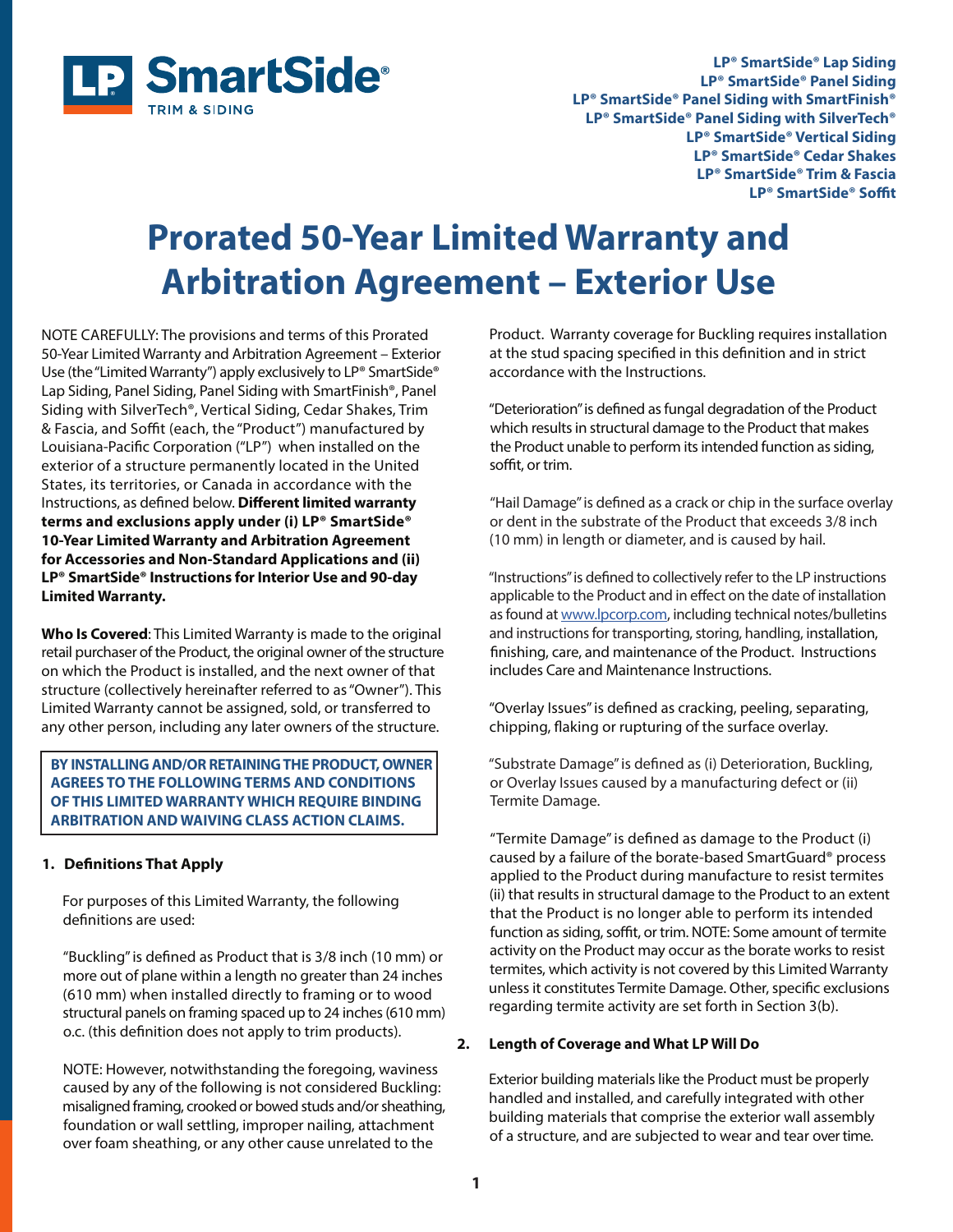The length of time the Product will last is dependent on various factors. It is imperative that the installer and Owner strictly follow the Instructions and maintain the Product as required therein during the period of the Limited Warranty.

#### **(i) Substrate Limited Warranty**

- a) For a period of 50 years from the date of installation, LP warrants that, if the Product exhibits Substrate Damage, LP will provide the remedy set forth below provided that the Product has been transported, stored, handled, installed, finished, and maintained in strict accordance with the Instructions in effect at the time of installation.
- b) In the event the Product exhibits Substrate Damage (or fails to conform to any implied warranty not effectively disclaimed herein), LP will: (i) during the first 5 years from the date of installation, compensate the Owner for the cost of labor and material to repair or replace the affected Product based on an estimate established by independent construction cost estimator R.S. Means, or (ii) during the 6th through 50th years from the date of installation, compensate the Owner for the material cost of the affected Product or a similar wood-based siding or trim product (no labor or other charges shall be paid) less an annual pro-rata reduction of 2.22% per year (for example, 6th year - 2.22%, 7th year - 4.44%, etc.) so that the amount paid under this warranty at the end of the 50th year will be zero dollars (the "Proration Schedule"), with total costs to be paid by LP not to exceed two (2) times the original purchase price of the affected Product.

# **(ii) Hail Damage Limited Warranty**

- a) For a period of 50 years from the date of installation, LP warrants that, if the Product exhibits Hail Damage, LP will provide the remedy set forth below provided that the Product has been transported, stored, handled, installed, finished, and maintained in strict accordance with the Instructions in effect at the time of installation. Hail Damage is subject to the following exclusions: (i) any damage caused by a storm in which hail was larger than 1.75 inches (45 mm) in diameter; (ii) any damage to the surface or primer that does not qualify as Hail Damage; or (iii) any injury to persons or property caused by hail-damaged Product.
- b) Owner must meet all the following requirements in order to be eligible for payment under this Hail Damage Limited Warranty: (i) LP must be able to inspect the Product in place to determine whether any pieces have Hail Damage; (ii) Owner must provide reliable evidence that the hailstorm causing the Hail Damage had no hailstones larger than 1.75 inch (45 mm) in diameter (such evidence may include a report from a reliable third party such as the National Oceanic and Atmospheric Administration Storm Prediction Center); and (iii) Owner must first file a claim with his or her property owner's insurance carrier, or any other applicable policy, and pursue the

 cost of repair or replacement through insurance. Owner must provide proof of the claim and the carrier's response and must affirm that no other claims were paid or are pending.

c) If the insurance claim proceeds are insufficient to repair or replace the Product with Hail Damage, LP will pay Owner the cost of material (no labor) necessary to replace the square footage of Product with Hail Damage (determined using the current retail price per square foot for the same or similar Product in the same geographic region as the property), less the insurance proceeds received by Owner for the same product and less the deductible amount associated with those proceeds. The payment amount shall then be reduced according to the Proration Schedule. If the above calculation yields a negative number, LP shall owe no payment to Owner.

 **These are the Owner's sole and exclusive remedies for any non-conformance of or alleged defect in the Product or any damage caused by the Product. Except as expressly provided in this Limited Warranty, no other costs incurred by Owner relating to damaged Product or otherwise, including but not limited to removal, disposal, house wrap, or labor costs, will be reimbursed.**

 EFFECTIVE DATE: This Limited Warranty applies where the date of retail purchase of the Product is on or after 07/07/2021.

## **3. What Is Not Covered: Exclusions**

This Limited Warranty does not cover or provide a remedy for:

- a) Substrate Damage, Hail Damage, or any other damage to the Product or otherwise caused by:
	- (i) failure to strictly follow the Instructions for the Product;
	- (ii) failure to properly cut, prime, or paint the Product;
	- (iii) misuse or abuse of the Product;
	- (iv) impact or accidental damage to the substrate or surface of the Product;
	- (v) damage to the Product during handling or the construction process;
	- (vi) alteration of the Product other than as allowed in the Instructions;
	- (vii) any lack of compatibility between the Product and any other product not manufactured by LP;
	- (viii) sawing or ripping the Product lengthwise (except as expressly authorized in the Instructions) or removing the surface of the Product or the factory drip edge;
	- (ix) improper transport or storage of the Product;
	- (x) improper or inadequate design, detailing, or construction of the wall system or structure on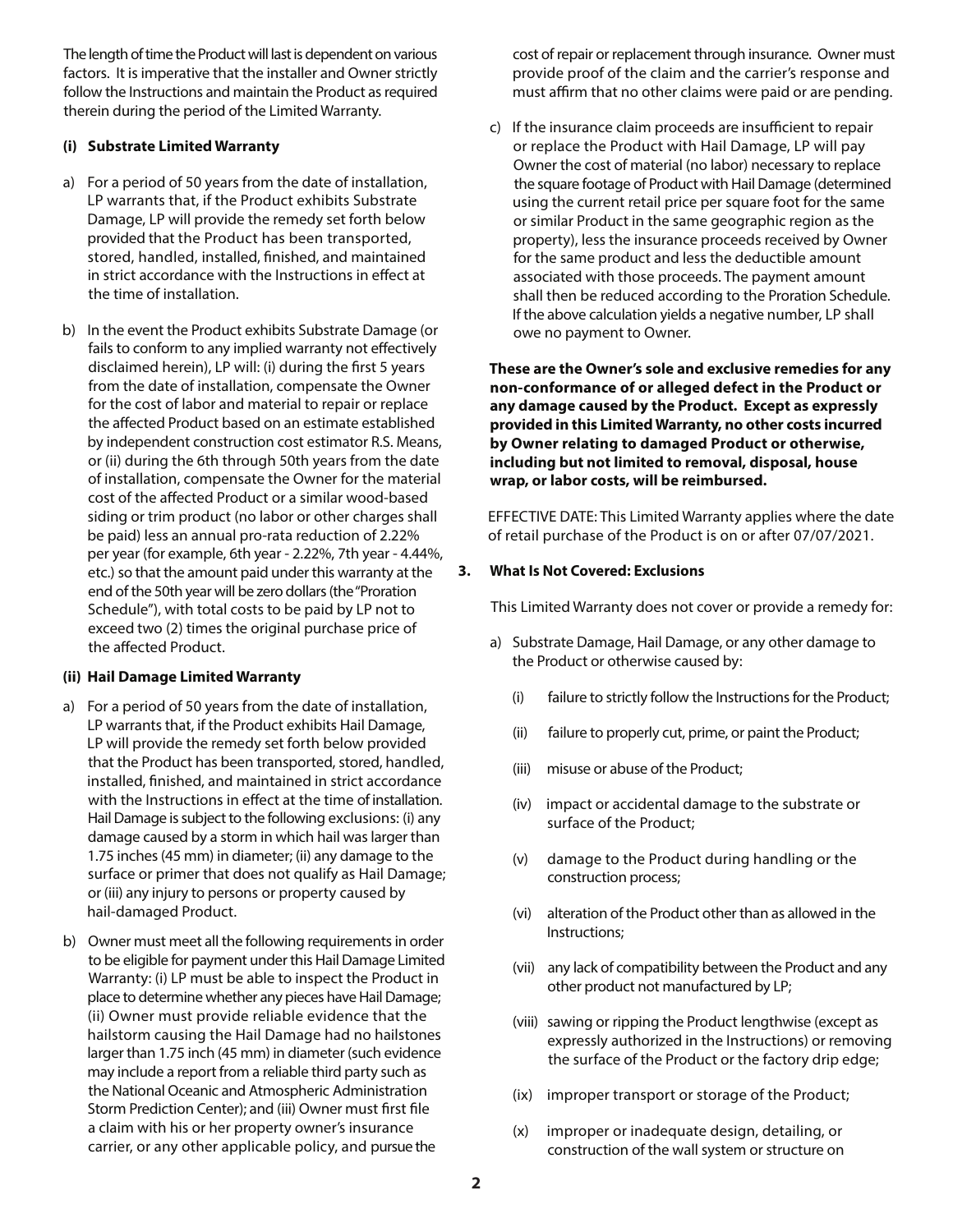which the Product is installed, including the walls, cladding, windows, doors, roofing materials, openings, or other penetrations on or around which the Product is installed;

- (xi) failure of flashings or water management details or systems;
- (xii) alterations to the structure after installation of the Product;
- (xiii) minor surface grazing by termites which does not interfere with the Product's ability to perform as a sheathing panel;
- (xiv) harmful chemicals (including harmful cleaning compounds), salt water, fertilizer, pollution, mold, mildew, scratching, or abrading;
- (xv) installation or exposure that allows for the accumulation of moisture, standing water, or submersion; or
- (xvi) hurricane, tornado, fire, earthquake, flood, hail (except as covered under the Hail Damage Limited Warranty), acts of God, or other similar causes beyond the control of LP.
- b) Damage caused by termites or termite activity (i) that is not or does not result in Termite Damage; (ii) that results from termite activity existing prior to installation of the Product; (iii) that results from areas of the structure which have moisture problems, rot, fungi, or mold due to condensation or leaks from roofs, eaves, windows or doors, flooding or other sources of water or moisture in the structure; (iv) that results from failure to maintain the structure free from earth-wood contact, faulty grading, firewood against structure, insufficient ventilation, wood debris in crawl space, wood mulch, tree branches touching structure, landscape timbers, or wood rot; or (v) to any component of the structure other than the Product, under any circumstances.
- c) Product applied to structures located outside the United States, its territories, or Canada (Product sold outside these locations is As-Is, with no express or implied warranties provided by LP).
- d) Surface or edge swelling or edge checking (swelling and checking occur normally in all wood and wood-based products as they expand and contract in response to changes in climatic conditions).
- e) Product not installed in strict compliance with all applicable building codes.
- f) Any interior installation or Non-Standard Application.
- g) Costs associated with damage to the Product (other than the remedies set forth in Section 2), including but not limited to Product removal, disposal, or replacement.
- h) Damage resulting from Owner's failure to comply with the requirements set out under Section 4 of this Limited Warranty.
- i) Damage resulting from re-manufacture, modification, alteration or processing of the Product by anyone other than LP.
- j) Damage to any other component of the structure, for any reason.

#### **4. How to Make a Claim**

 COMPLIANCE WITH EACH OF THE REQUIREMENTS SET OUT BELOW IN SECTIONS (a) AND (b) IS A CONDITION OF LP'S OBLIGATIONS UNDER THIS LIMITED WARRANTY. THE FAILURE TO COMPLY WITH ANY ONE OR MORE OF THE ITEMS SHALL VOID ANY RIGHTS OWNER MAY HAVE AGAINST LP.

- a) Any Owner seeking remedies under this Limited Warranty must notify LP at 888-468-1417 within 30 days after discovering a condition upon which they intend to make a claim under this Limited Warranty, and before beginning any repair. This notice must include the date on which installation of the Product was completed. It is the Owner's responsibility to establish - through invoices, receipts, contractor's billings or any other form of reliable documentation - the date of installation of the Product, and ownership of the Product by the Owner.
- b) LP must be given an opportunity to inspect the Product within 90 days of notice, and upon reasonable notice to the Owner, LP must be allowed to enter the property or structure on which the Product is installed to inspect the Product.

#### **5. Other Limitations**

a) Exclusion of Other Remedies

 IN NO EVENT WILL LP BE LIABLE FOR ANY INCIDENTAL, SPECIAL, MULTIPLE, PUNITIVE, INDIRECT CONSEQUENTIAL, OR RESULTING DAMAGES, INCLUDING BUT NOT LIMITED TO, PROPERTY DAMAGE (INCLUDING DAMAGE TO OTHER BUILDING COMPONENTS), LOST PROFITS, OR LOSS OF USE.

 Some states and provinces do not allow the exclusion or limitation of incidental or consequential damages, so the above limitation or exclusion may not apply to you.

b) Disclaimer of All Other Warranties, Express or Implied

 THIS LIMITED WARRANTY IS THE ONLY WARRANTY APPLICABLE TO THE PRODUCT. LP DISCLAIMS ALL OTHER WARRANTIES, EXPRESS OR IMPLIED, INCLUDING ANY IMPLIED WARRANTY OF MERCHANTABILITY OR FITNESS FOR A PARTICULAR PURPOSE, OR ANY WARRANTIES OTHERWISE ARISING FROM THE COURSE OF DEALING OR USAGE OF TRADE OR ADVERTISING, EXCEPT WHERE SUCH WARRANTIES ARISE UNDER APPLICABLE CONSUMER PRODUCT WARRANTY LAWS AND CANNOT BE LAWFULLY